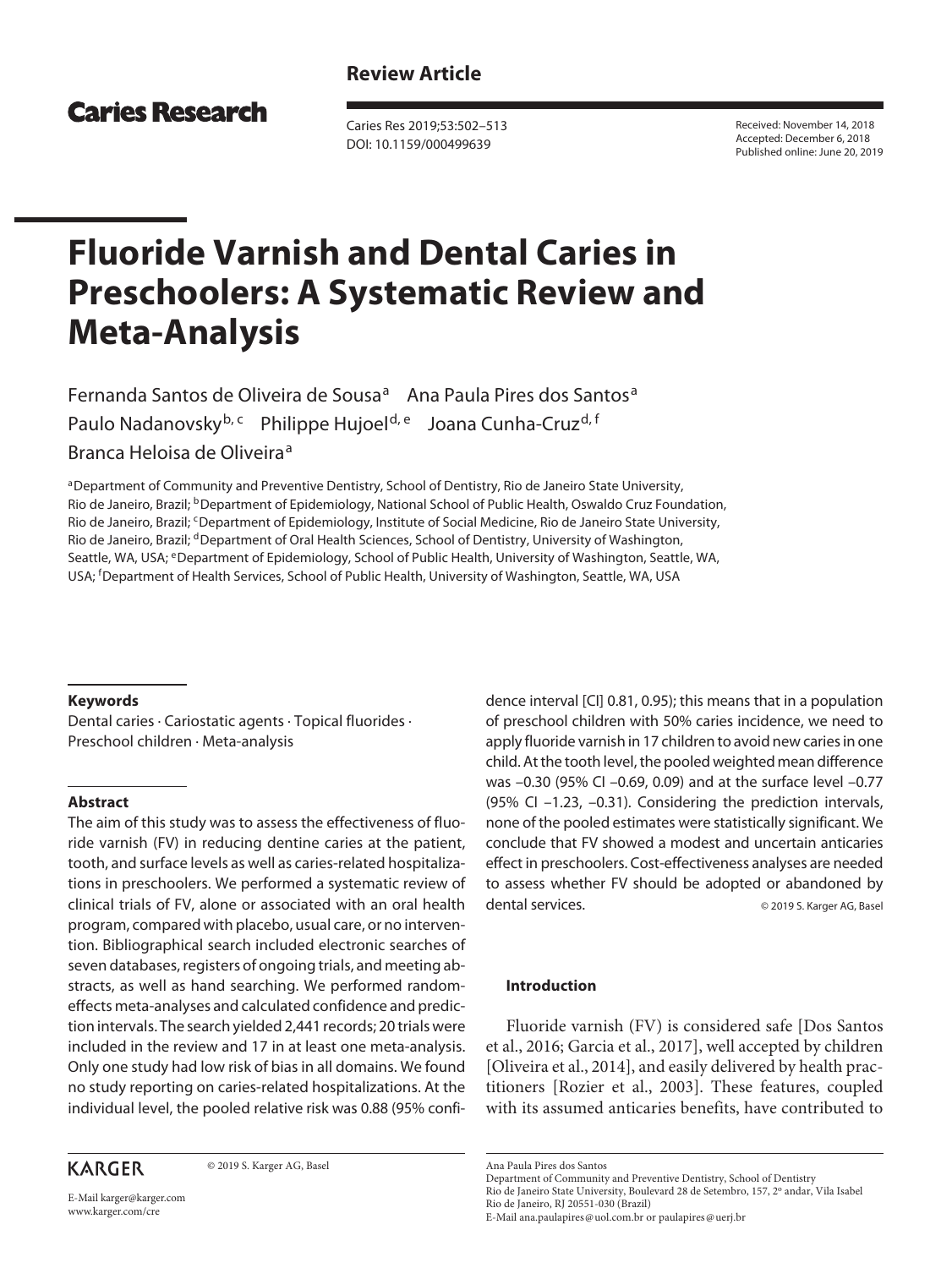it being widely recommended as the main professional fluoride therapy for dental caries prevention in preschoolers [European Academy of Paediatric Dentistry, 2009; Weyant et al., 2013; American Academy of Pediatric Dentistry, 2017].

In some countries, dentists often treat children with severe early childhood caries in hospitals under general anesthesia, and there are claims that FV substantially reduces the incidence of caries to the point that it may even reduce caries-related hospitalizations and use of medical services. Indeed, at least two randomized controlled trial protocols published their intention to assess these claims [Lawrence et al., 2008; Quissell et al., 2014].

Empirical evidence on the effectiveness of FV from experimental studies is equivocal. Some systematic reviews on the subject have important limitations, especially regarding the comprehensiveness of their bibliographical searches [Rozier, 2001; Strohmenger and Brambilla, 2001; Petersson et al., 2004; Azarpazhooh and Main, 2008; Carvalho et al., 2010; Chou et al., 2013; Twetman and Dhar, 2015; Gao et al., 2016; Mishra et al., 2017] and the lack of assessment of the risk of bias in the primary studies included [Weyant et al., 2013; Lenzi et al., 2016]. Another systematic review needs updating [Marinho et al., 2013].

Usually, FV applications are targeted at children with high risk of caries, as FV is currently considered complementary to other forms of fluoride use, such as fluoridated water and toothpaste [Weyant et al., 2013]. However, more recent clinical trials on the subject, in low [Jiang et al., 2014; Tickle et al., 2017] and high caries risk populations [Agouropoulos et al., 2014; Oliveira et al., 2014; Anderson et al., 2016; Braun et al., 2016; Muñoz-Millán et al., 2018], have failed to show a protective effect of FV applications.

The aims of this study were to assess the effectiveness of FV in reducing the risk of developing new dentine caries lesions and caries-related hospitalizations in preschoolers and to assess whether its effectiveness is influenced by baseline caries levels.

#### **Materials and Methods**

#### *Protocol Registration and Review Reporting*

The protocol of this review has been registered at Prospero (CRD42016048599). We reported this review according to the PRISMA guidelines [Liberati et al., 2009].

#### *Study Design*

We performed systematic review and meta-analyses of individual or cluster randomized or quasi-randomized controlled trials with a follow-up of at least 1 year.

#### *Eligibility Criteria*

Participants were children up to 71 months of age (preschoolers). The interventions included FV – alone or associated with an oral health program – compared to placebo, usual care, or no intervention. Outcomes were caries at dentine level in the primary dentition assessed by any caries index and/or measurement of disease occurrence and hospitalizations due to caries. Short-term (allergy, itch, discomfort) and long-term (dental fluorosis) adverse effects were considered.

#### *Search Strategy*

For the electronic search, the databases consulted were the Cochrane Central Register of Controlled Trials, MEDLINE via PubMed, Web of Science, EMBASE, SCOPUS, LILACS, and BBO. Sources of grey literature included meeting abstracts of the International Association for Dental Research (2001–2018) and the European Organisation for Caries Research (1998–2018), Open Grey, EThOS, the New York Academy of Medicine (GreyLit Report), and Banco de Teses CAPES. The following registers of ongoing trials were searched: Current Controlled Trials, ClinicalTrials.gov, EU Clinical Trials Register, Australia New Zealand Clinical Trials Registry, and Registro Brasileiro de Ensaios Clínicos. The search strategy was developed for MEDLINE via PubMed and adapted for the other databases and included controlled vocabulary and free terms (online suppl. Appendix 1; for all online suppl. material, see www.karger.com/doi/10.1159/000499639). References of eligible trials and systematic and narrative reviews on the subject were checked in order to detect potential studies. There were no idiom restraints. Hand searching was performed in nine dental journals and two medical journals (online suppl. Appendix 2) starting from the date of last update available at the Cochrane Master List of Journals Being Searched. All electronic and hand searches were last updated in July and August 2018, respectively.

#### *Data Collection and Analysis*

Two reviewers (A.P.P.S. and F.S.O.S.) independently extracted data regarding characteristics of study design, participants, interventions, outcomes, length of follow-up, adverse effects, and risk of bias. A third reviewer (B.H.O.) solved disagreements. We used the Cochrane risk of bias tool and the assessment included the following domains: random sequence generation, allocation concealment, blinding of participants and personnel, blinding of outcome assessment, incomplete outcome data, selective reporting, baseline balance, and diagnosis reliability.

Our outcomes were the proportion of children who developed new dentine caries lesions and caries-related hospitalizations (individual level), and the number of primary teeth and tooth surfaces that developed dentine caries lesions. These outcomes at the tooth and surface levels were measured using the indexes decayed, missing, and filled teeth (dmft) and decayed, missing, and filled surfaces (dmfs). Meta-analyses at the individual level were performed using relative risk (RR), and at the tooth and surface levels prevented fraction (PF) and weighted mean difference (WMD). The number needed to treat (NNT) for an additional beneficial outcome was derived from the pooled RR and the median caries incidence in the control groups [Schünemann et al., 2011].

Due to the heterogeneity observed, we performed meta-analyses using a random-effects model and estimated prediction intervals [Borenstein et al., 2009]. We used the Fieller method to calculate the 95% confidence intervals (CIs) for the PFs [Abrams et al.,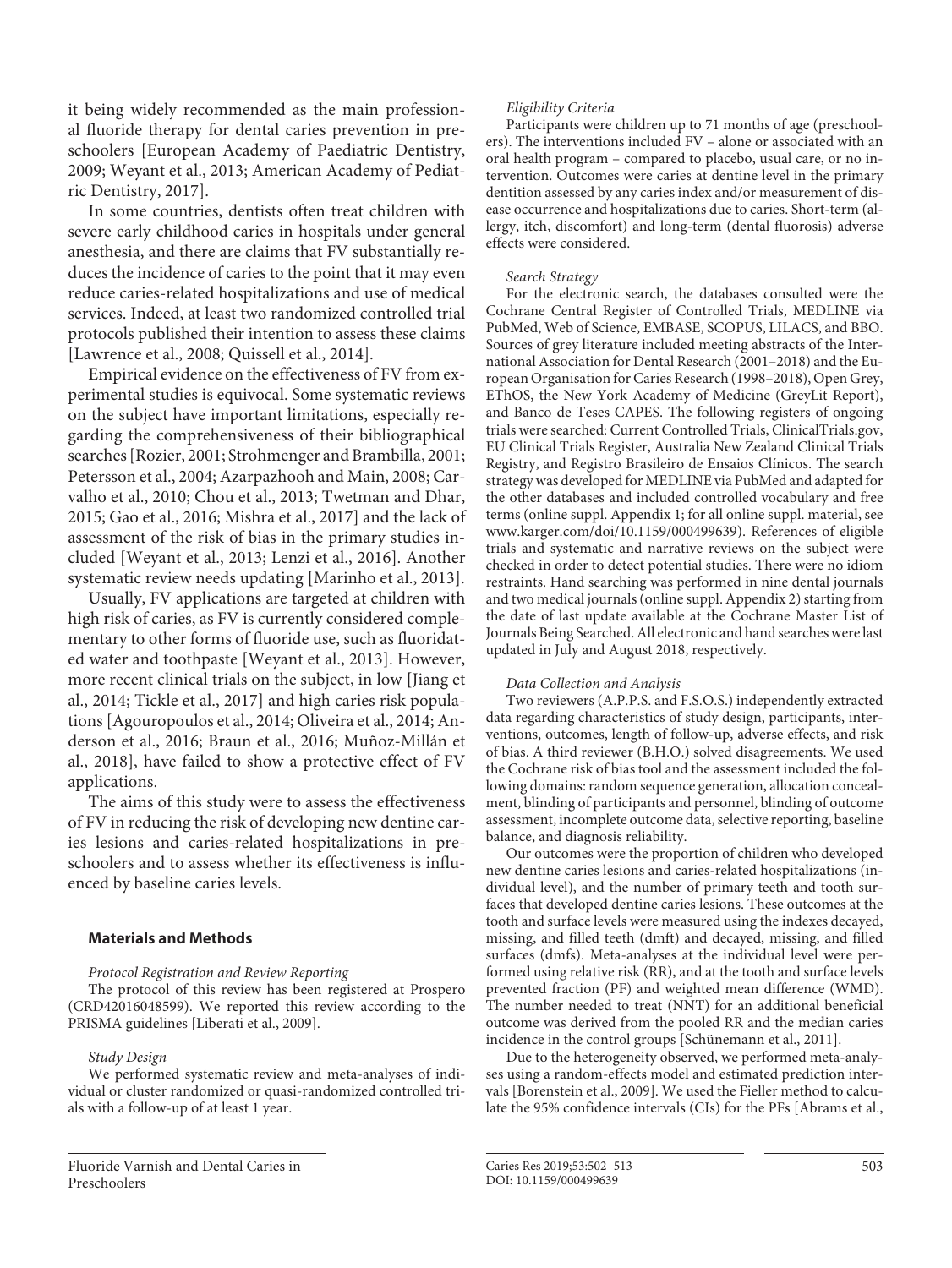

**Fig. 1.** Flow diagram showing the process of identifying, screening, assessing for eligibility, excluding, and including studies. CENTRAL, Cochrane Central Register of Controlled Trials; dmfs, decayed, missing, and filled surfaces; dmft, decayed, missing, and filled teeth; RCT, randomized controlled trial.

1972]. For the meta-analyses of the WMD we used either the final dmfs/dmft or the net increment, depending on the data reported in the included studies [Deeks et al., 2011]. In two studies [Weintraub et al., 2006; Yang et al., 2008] there were two FV intervention groups, so we combined them according to Higgins and Deeks [2011]. In order to assess whether baseline caries levels could influence the effectiveness of FV, we performed a meta-regression using the RR as the outcome variable and the mean baseline dmfs as the potential effect modifier. Publication bias was investigated using funnel plot and Egger's regression. All analyses were carried out in STATA 13.1 (StataCorp LP, College Station, TX, USA).

## **Results**

After excluding duplicates, 2,441 records were retrieved from electronic and hand searches; 79 were considered relevant and the full-text articles were obtained. Fifty-nine full-text articles were excluded, and 20 studies were included: 19 in the qualitative analysis and 17 in at least one meta-analysis (online suppl. Appendix 3). Figure 1 shows the flow diagram of all reports that were

identified, screened, assessed for eligibility, excluded, and included in this review.

The studies in this review were conducted in 13 different countries: Australia, Brazil, Canada, Chile, China, Germany, Greece, Iran, Ireland, Poland, Scotland, Sweden, and the USA. Randomization was performed at the individual level in 14 studies [Holm, 1979; Frostell et al., 1991; Chu et al., 2002; Borutta et al., 2006; Weintraub et al., 2006; Yang et al., 2008; Agouropoulos et al., 2014; Jiang et al., 2014; Oliveira et al., 2014; Memarpour et al., 2015, 2016; Tickle et al., 2017; Muñoz-Millán et al., 2018; McMahon et al., 2018] and at the cluster level in six studies [Grodzka et al., 1982; Petersson et al., 1998; Lawrence et al., 2008; Slade et al., 2011; Anderson et al., 2016; Braun et al., 2016]. The total number of children randomized was 16,877, and 13,658 were included in the analyses. The proportion of caries-free children at baseline varied from 0% [Chu et al., 2002] to 100% [Weintraub et al., 2006; Memarpour et al., 2015, 2016; Tickle et al., 2017; Muñoz-Millán et al., 2018]. Mean baseline dmfs and dmft varied from 0 [Weintraub et al., 2006; Tickle et al., 2017] to 22.8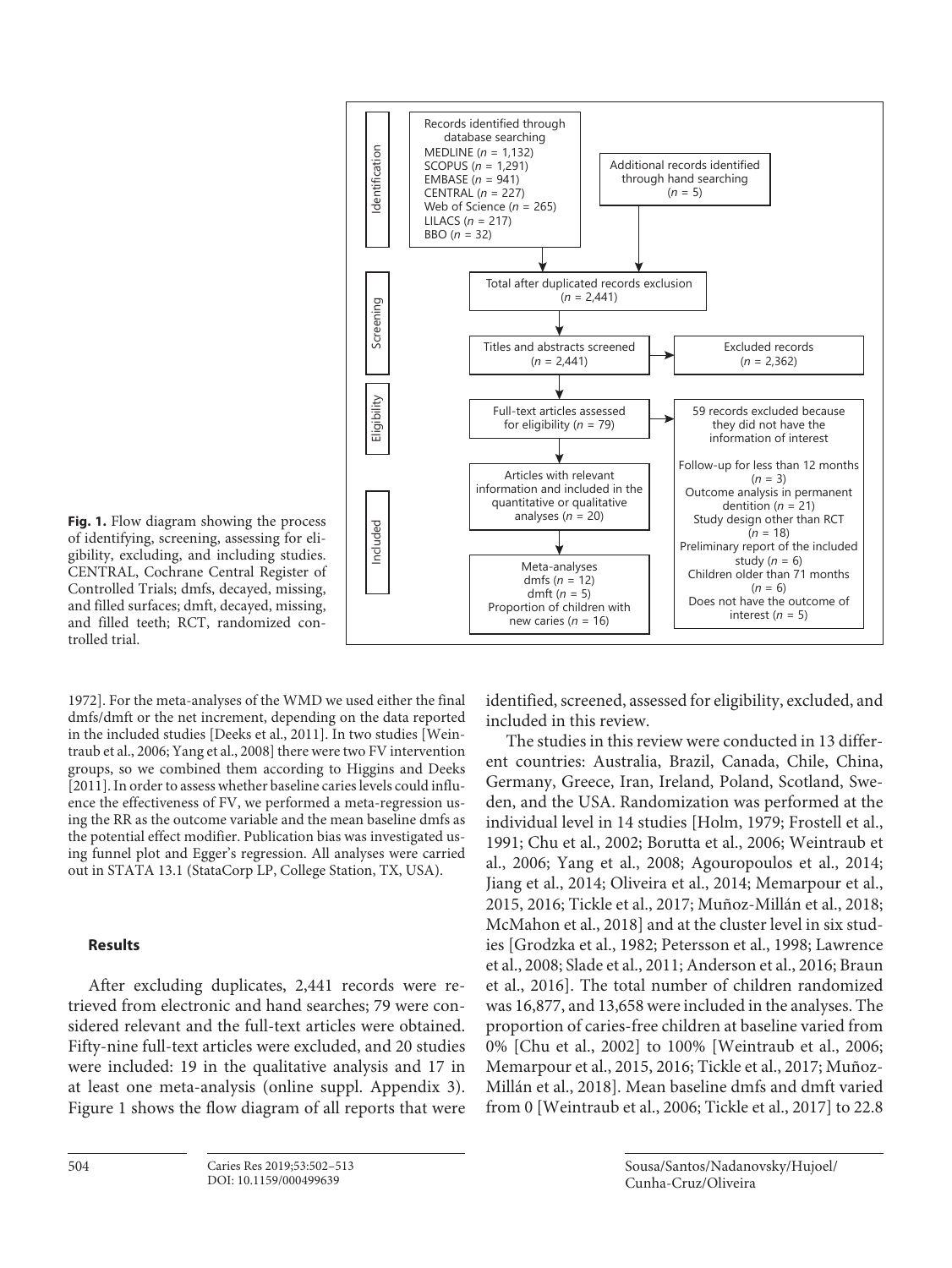| First author,           | Year | Test group                                                                                                                                                       |                         | Control group                                                                                                                 | Follow-up | Other sources of                                                                           |
|-------------------------|------|------------------------------------------------------------------------------------------------------------------------------------------------------------------|-------------------------|-------------------------------------------------------------------------------------------------------------------------------|-----------|--------------------------------------------------------------------------------------------|
| country                 |      | fluoride varnish                                                                                                                                                 | application<br>interval |                                                                                                                               |           | fluoride exposure in<br>test and control groups                                            |
| Agouropoulos,<br>Greece | 2014 | Fluor Protector (0.9%<br>difluorosilane) + oral health<br>education + supervised<br>toothbrushing                                                                | 6 months                | biannual application<br>of placebo varnish +<br>oral health education +<br>supervised toothbrushing                           | 24 months | 1,000 ppm fluoride<br>toothpaste                                                           |
| Anderson,<br>Sweden     | 2016 | Duraphat (5% sodium fluoride) +<br>oral health education + dietary<br>counseling                                                                                 | 6 months                | usual care + oral health<br>education + dietary<br>counseling                                                                 | 24 months | $1,000-1,450$ ppm<br>fluoride toothpaste                                                   |
| Borutta,<br>Germany     | 2006 | group A: Fluoridin N5 (5%<br>sodium fluoride) + oral health<br>education; group B: Duraphat<br>$(5\% \text{ sodium fluoride}) + \text{oral}$<br>health education | 6 months                | no intervention + oral<br>health education                                                                                    | 24 months | 500 ppm fluoride<br>toothpaste                                                             |
| Braun,<br>USA           | 2016 | 3M ESPE Vanish (5% sodium<br>fluoride) + oral health education                                                                                                   | 3 months                | usual care                                                                                                                    | 36 months | 1,100 ppm fluoride<br>toothpaste                                                           |
| Chu,<br>China           | 2002 | Duraphat (5% sodium fluoride) +<br>oral health education                                                                                                         | 3 months                | water as a placebo + oral<br>health education                                                                                 | 30 months | fluoride toothpaste                                                                        |
| Frostell,<br>Sweden     | 1991 | Duraphat (5% sodium fluoride)                                                                                                                                    | 6 months                | not mentioned                                                                                                                 | 24 months | fluoride toothpaste                                                                        |
| Grodzka,<br>Poland      | 1982 | Duraphat (5% sodium fluoride)                                                                                                                                    | 6 months                | no intervention                                                                                                               | 24 months | very low exposure to<br>fluoride from sources<br>other than Duraphat                       |
| Holm,<br>Sweden         | 1979 | Duraphat (5% sodium fluoride) +<br>oral health education for<br>caries-free children only                                                                        | 6 months                | no intervention + oral<br>health education for<br>caries-free children only                                                   | 24 months | fluoride toothpaste<br>used by most children;<br>fluoride tablets used by<br>some children |
| Jiang,<br>China         | 2014 | Clinpro White Varnish (5%<br>sodium fluoride) + oral health<br>education + supervised<br>toothbrushing                                                           | 6 months                | toothpaste without fluoride<br>as a placebo + oral health<br>education + supervised<br>toothbrushing                          | 24 months | fluoridated drinking<br>water; 500 ppm<br>fluoride toothpaste                              |
| Lawrence,<br>Canada     | 2008 | Duraflor (5% sodium fluoride) +<br>oral health education                                                                                                         | 6 months                | no intervention + oral<br>health education                                                                                    | 24 months | not mentioned                                                                              |
| McMahon,<br>Scotland    | 2018 | Duraphat (5% sodium fluoride)                                                                                                                                    | 6 months                | usual care                                                                                                                    | 24 months | fluoride toothpaste                                                                        |
| Memarpour,<br>Iran      | 2015 | DuraShield (5% sodium fluoride)<br>+ oral health education + dietary<br>counseling                                                                               | 4 months                | placebo water-based<br>colored solution + oral<br>health education + dietary<br>counseling                                    | 12 months | water fluoridation level<br>$<$ 0.7 ppm                                                    |
| Memarpour,<br>Iran      | 2016 | DuraShield (5% sodium fluoride)<br>+ oral health education +<br>supervised toothbrushing +<br>dietary counseling                                                 | 6 months                | water-based colored<br>solution as a placebo +<br>oral health education +<br>supervised toothbrushing +<br>dietary counseling | 12 months | water fluoridation level<br>$<$ 0.7 ppm                                                    |
| Muñoz-Millán,<br>Chile  | 2018 | Profluorid Varnish (5% sodium<br>fluoride)                                                                                                                       | 6 months                | placebo varnish                                                                                                               | 24 months | 500 ppm fluoride<br>toothpaste                                                             |
| Oliveira,<br>Brazil     | 2014 | Duraphat (5% sodium fluoride)                                                                                                                                    | 6 months                | placebo varnish                                                                                                               | 24 months | fluoridated drinking<br>water; $1,450$ ppm<br>fluoride toothpaste                          |

**Table 1.** Characteristics of the interventions and exposure to other sources of fluoride in the included studies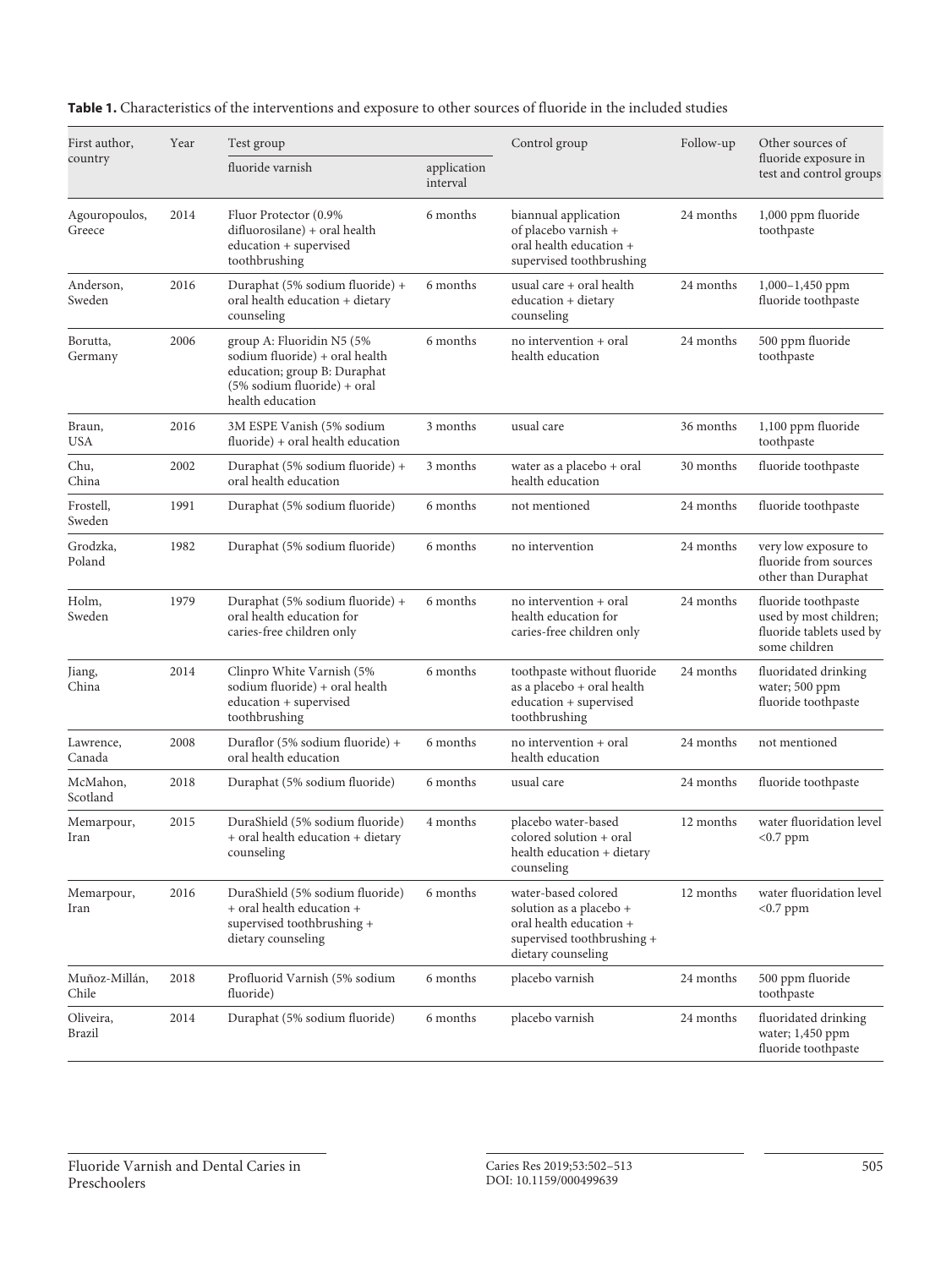**Table 1** (continued)

| First author,            | Year | Test group                                                                                                           |                         | Control group                                                                                                                                                                   | Follow-up | Other sources of                                                                |
|--------------------------|------|----------------------------------------------------------------------------------------------------------------------|-------------------------|---------------------------------------------------------------------------------------------------------------------------------------------------------------------------------|-----------|---------------------------------------------------------------------------------|
| country                  |      | fluoride varnish                                                                                                     | application<br>interval |                                                                                                                                                                                 |           | fluoride exposure in<br>test and control groups                                 |
| Petersson,<br>Sweden     | 1998 | Fluor Protector (0.1%)<br>difluorosilane) + oral health<br>education + dietary counseling                            | 6 months                | oral health education +<br>dietary counseling; fluoride<br>tablets were recommended<br>for children in the control<br>group determined to be at<br>risk or with previous caries | 24 months | low fluoride levels<br>$(0.1$ ppm) in drinking<br>water; fluoride<br>toothpaste |
| Slade,<br>Australia      | 2011 | Duraphat (5% sodium fluoride) +<br>oral health education + dietary<br>counseling $+500$ ppm fluoride<br>toothpaste   | 6 months                | no intervention                                                                                                                                                                 | 24 months | most children had<br><0.6 ppm fluoride in<br>drinking water                     |
| Tickle,<br>Ireland       | 2017 | Duraphat (5% sodium fluoride) +<br>oral health education + dietary<br>counseling $+1,450$ ppm fluoride<br>toothpaste | 6 months                | oral health education +<br>dietary counseling                                                                                                                                   | 36 months | not mentioned                                                                   |
| Weintraub,<br><b>USA</b> | 2006 | Duraphat (5% sodium fluoride)                                                                                        | 6 months                | individualized oral health<br>education                                                                                                                                         | 24 months | fluoridated drinking<br>water $(\sim 1$ ppm)                                    |
| Yang,<br>China           | 2008 | Fluor Protector 0.1%<br>(difluorosilane); Fluor Protector<br>0.5% (difluorosilane)                                   | 6 months                | deionized water                                                                                                                                                                 | 24 months | not mentioned                                                                   |

surfaces [Braun et al., 2016] and from 0 [Memarpour et al., 2016; Muñoz-Millán et al., 2018] to 6.57 teeth [Grodzka et al., 1982], respectively. Participants' age at the beginning of the study ranged from 6 months [Lawrence et al., 2008] to 5 years [Petersson et al., 1998; Lawrence et al., 2008; Agouropoulos et al., 2014; Braun et al., 2016]. The characteristics of the interventions in the included studies are detailed in Table 1.

The risk of bias in the studies is shown in Figure 2. Only one study [Jiang et al., 2014] had low risk of bias in all domains assessed. The older studies had a poorer performance, especially regarding selection bias. They also had more domains assessed as unclear risk of bias, which emphasizes a poorer reporting of these studies. Studies published in the last 10 years tended to have more domains assessed as low risk of bias. We could not assess the risk of bias of one of the studies included in a meta-analysis because we only had access to the abstract; the authors were contacted, but they were not able to provide the necessary information [McMahon et al., 2018].

We found no study reporting on caries-related hospitalizations. Figure 3 shows a forest plot which includes all 16 studies that reported the proportion of children who developed new dentine caries lesions. There are five different comparisons: FV versus placebo, usual care, or no intervention and two comparisons where FV was associated with an oral health program and distribution of toothpaste. When FV was compared to usual care (RR = 0.84; 95% CI 0.72, 0.98) or no intervention (RR = 0.85; 95% CI 0.73, 0.98), the results favored FV. However, this effect was not observed among the other comparisons, including the comparison between FV and placebo (RR = 0.86; 95% CI 0.72, 1.03). We obtained a pooled RR of 0.88 (95% CI 0.81, 0.95), which means an overall FV protection of 12%. The results of all comparisons, including the overall pooled estimate, were not statistically significant when we considered the prediction intervals. The prediction interval for the pooled RR was 0.68 to 1.14, which means that given the current data, the RR of a future study may be as low as 0.68 and as high as 1.14. The NNT was 17 (95% CI 11, 40), in populations where 50% of children developed new dentine caries.

We obtained pooled PFs of 24.15% (95% CI 12.91, 35.38) and 31.13% (95% CI 21.08, 41.18) for dmfs and dmft data, respectively. Meta-analyses using the WMD for dmfs and dmft resulted in pooled estimates of –0.77 (95% CI –1.23, –0.31) and –0.30 (95% CI –0.69, 0.09), respectively. Results regarding subgroup analyses are depicted in Table 2.

Online supplementary Appendix 4 shows the adverse events associated with FV applications reported in 13 studies. These included vomiting, unpleasant smell, burn-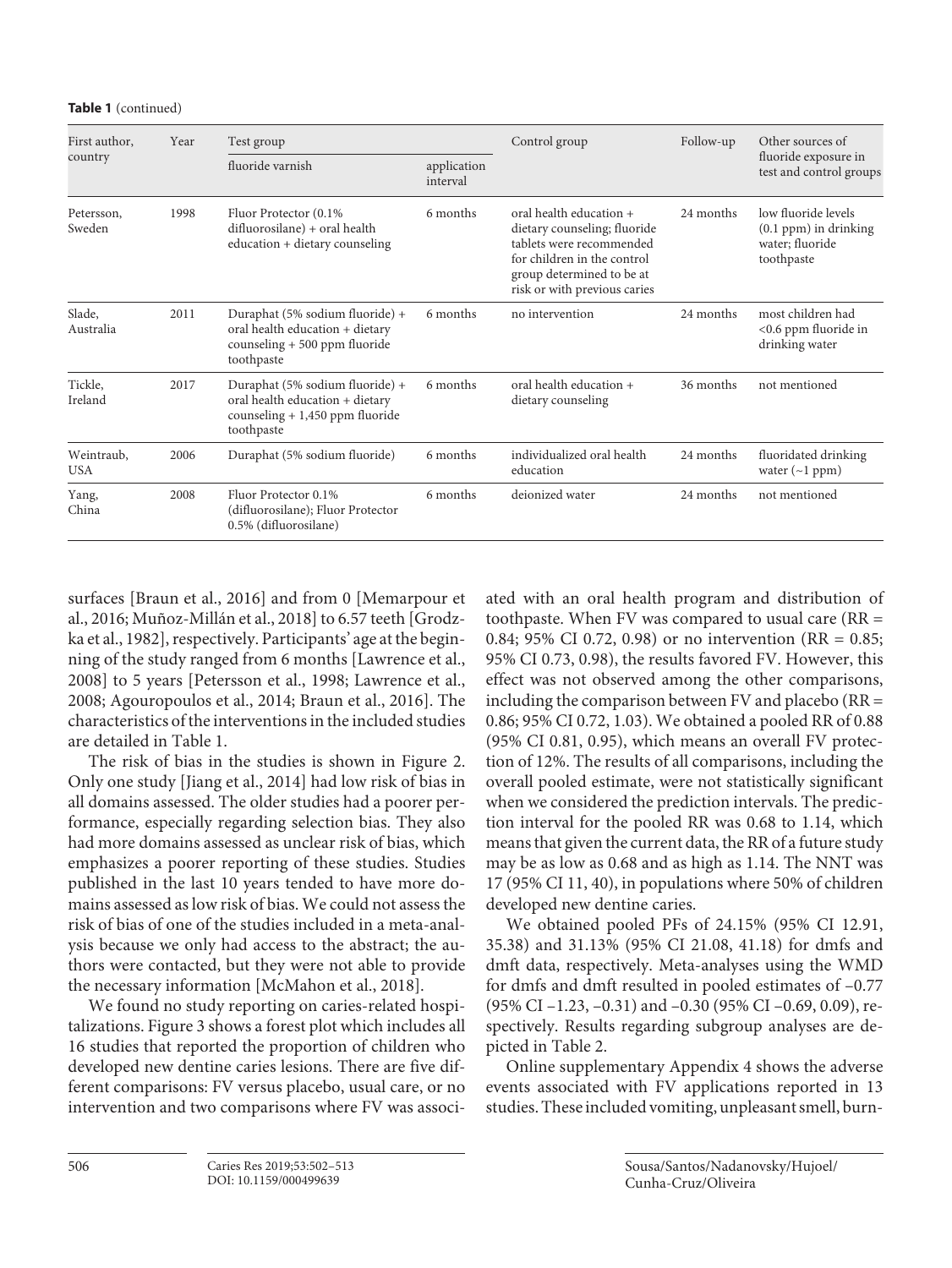ing sensation, and dissatisfaction with tooth appearance after varnish application. Only one study actively investigated long-term adverse events. The participants of this study were recruited 5 years after the trial ended in order to assess dental fluorosis incidence; there was no significant difference between those who had received FV and those who had received placebo varnish [Oliveira et al., 2014; Dos Santos et al., 2016].

The results of the meta-regression showed that the increase in one unit of mean baseline dmfs led to a 1% increase in RR (95% CI 0.99, 1.02), which was not statistically significant. Adjusted  $R^2$  showed that baseline caries levels explained 25.87% of between-study variance (online suppl. Appendix 5).

The funnel plot showed asymmetry among the studies (online suppl. Appendix 6), and Egger's regression coefficient was –1.60 (95% CI –2.44, –0.75). The *p* value for the null hypothesis test of no small-study effects was 0.001.

# **Discussion and Conclusion**

This systematic review assessed FV effectiveness in preschoolers using qualitative and quantitative syntheses. At the surface level, the results showed a statistically significant difference favoring FV. Overall, the lower increment of caries in the varnish group was of one surface per child or less. This difference is possibly clinically irrelevant. At the tooth level, no significant difference was observed between children who received FV and those who did not. Finally, at the individual level, the meta-analysis showed that the risk of developing new dentine caries lesions was reduced by 12% among the children who received FV when compared to those who did not. This was a rather modest benefit as a large number of the children developed new dentine caries lesions, regardless of FV use.

The PF is usually the preferred method to compute dmfs and dmft data in meta-analyses assessing dental caries as the outcome, as its interpretation is presumably easy and it enables the combination of different ways of caries measurement (dmfs, dfs, ds, dmft, dft, dt). However, as it is a relative measure, the PF fails to show the true differences in caries increment observed between the groups, and apparent substantial PFs may in fact be clinically irrelevant in terms of actual caries reductions. In addition, PF calculations are very unstable when there are studies with caries increment close to zero. For example, the study by Jiang et al. [2014] had an increment of 0.1 dmft



**Fig. 2.** Assessment of the risk of bias in the included studies.

in the control group and 0.2 in the FV group, and these increments led to a PF of –100 with a 95% confidence interval from –1.056 to 55. This enormous confidence interval gave the Jiang et al. [2014] study a nearly zero weight in the PF dmft meta-analysis, while in the WMD dmft meta-analysis its weight was the largest of the five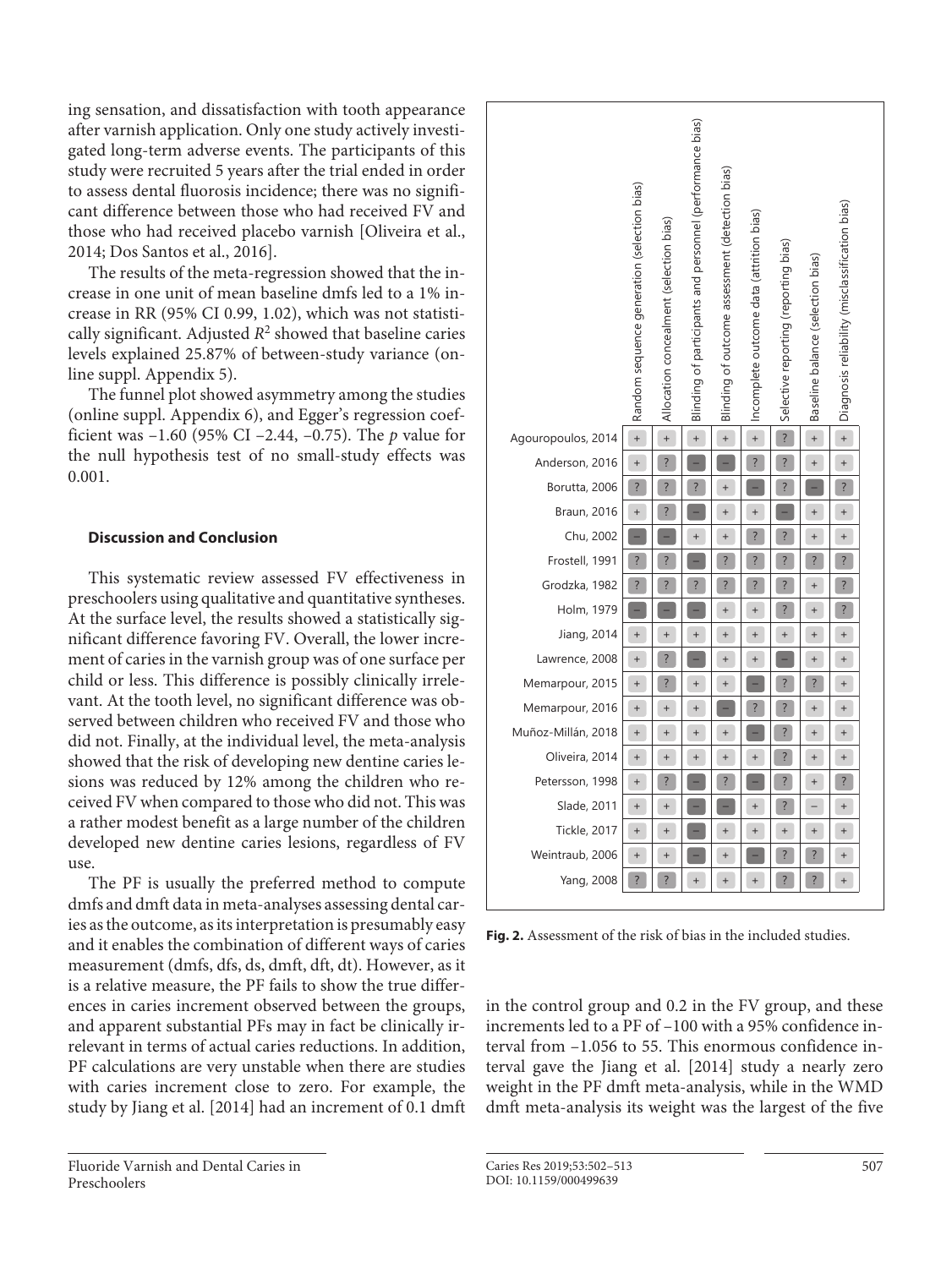| Study (first author)                                                                                              | RR (95% CI)<br>Weight,<br>Events,<br>Events,<br>control group<br>test group<br>% |
|-------------------------------------------------------------------------------------------------------------------|----------------------------------------------------------------------------------|
| FV vs. placebo                                                                                                    |                                                                                  |
| Agouropoulos, 2014                                                                                                | 0.99(0.85, 1.16)<br>113/174<br>101/154<br>8.5                                    |
| Jiang, 2014                                                                                                       | 1.47 (0.68, 3.20)<br>14/137<br>10/144<br>1.0                                     |
| Memarpour, 2016                                                                                                   | 0.24(0.03, 2.14)<br>1/87<br>4/85<br>0.1                                          |
| Muñoz-Millán, 2018                                                                                                | 0.81(0.64, 1.03)<br>59/131<br>5.9<br>80/144                                      |
| Oliveira, 2014                                                                                                    | 0.77(0.54, 1.09)<br>32/89<br>3.6<br>43/92                                        |
| Yang, 2008                                                                                                        | 28/74<br>2.8<br>$0.68$ (0.45, 1.03)<br>20/36                                     |
| Subtotal ( $l^2$ = 34.7%, $p$ = 0.18)<br>with estimated prediction interval                                       | 21.9<br>$0.86$ (0.72, 1.03)<br>247/692<br>258/655<br>(0.57, 1.32)                |
|                                                                                                                   |                                                                                  |
| FV vs. usual care                                                                                                 |                                                                                  |
| Anderson, 2016                                                                                                    | $0.80$ (0.60, 1.07)<br>75/1,231<br>4.7<br>99/1,305                               |
| McMahon, 2018                                                                                                     | 0.85(0.71, 1.02)<br>155/577<br>181/573<br>7.7                                    |
| Subtotal ( $l^2 = 0.0\%$ , $p = 0.74$ )<br>Prediction interval not estimated with <3 studies                      | $0.84$ (0.72, 0.98)<br>230/1,808 280/1,878<br>12.4                               |
| FV vs. no intervention                                                                                            |                                                                                  |
| Braun, 2016                                                                                                       | 0.99(0.96, 1.03)<br>227/238<br>220/229<br>12.3                                   |
| Grodzka, 1982*                                                                                                    | 0.80(0.62, 1.05)<br>5.3<br>48/91<br>40/61                                        |
| Holm, 1979                                                                                                        | $0.81$ (0.66, 0.99)<br>64/112<br>80/113<br>7.1                                   |
| Lawrence, 2008                                                                                                    | 0.95(0.88, 1.02)<br>595/832<br>247/328<br>11.4                                   |
| Petersson, 1998*                                                                                                  | 0.87(0.69, 1.12)<br>5.8<br>81/225<br>79/192                                      |
| Weintraub, 2006                                                                                                   | 3.4<br>0.49(0.34, 0.71)<br>37/180<br>42/100                                      |
| Subtotal ( $l^2$ = 86.9%, $p$ = 0.000)<br>with estimated prediction interval                                      | 0.85 (0.73, 0.98) 1,052/1,678<br>45.3<br>708/1,023<br>(0.53, 1.35)               |
| FV + oral health advice + community health<br>promotion + 500 ppm F toothpaste vs. no intervention<br>Slade, 2011 | 1.00 (0.94, 1.06)<br>250/281<br>11.9<br>233/262                                  |
| FV + oral health advice + 1450 ppm F toothpaste<br>vs. oral health advice<br><b>Tickle, 2017</b>                  | $0.87$ (0.75, 1.02)<br>213/547<br>187/549<br>8.5                                 |
| Overall ( $l^2$ = 75.7%, $p$ = 0.000)<br>with estimated prediction interval                                       | 0.88 (0.81, 0.95) 1,966/5,008 1,692/4,365<br>100<br>(0.68, 1.14)                 |
| 0.5<br>0.1<br>1                                                                                                   | $\overline{c}$<br>10                                                             |
| Favors fluoride varnish                                                                                           | Favors control                                                                   |

**Fig. 3.** Meta-analysis of the global RR and according to the comparisons in each subgroup. Weights are from random-effects analysis. \* Effective sample size. CI, confidence interval; FV, fluoride varnish; RR, relative risk.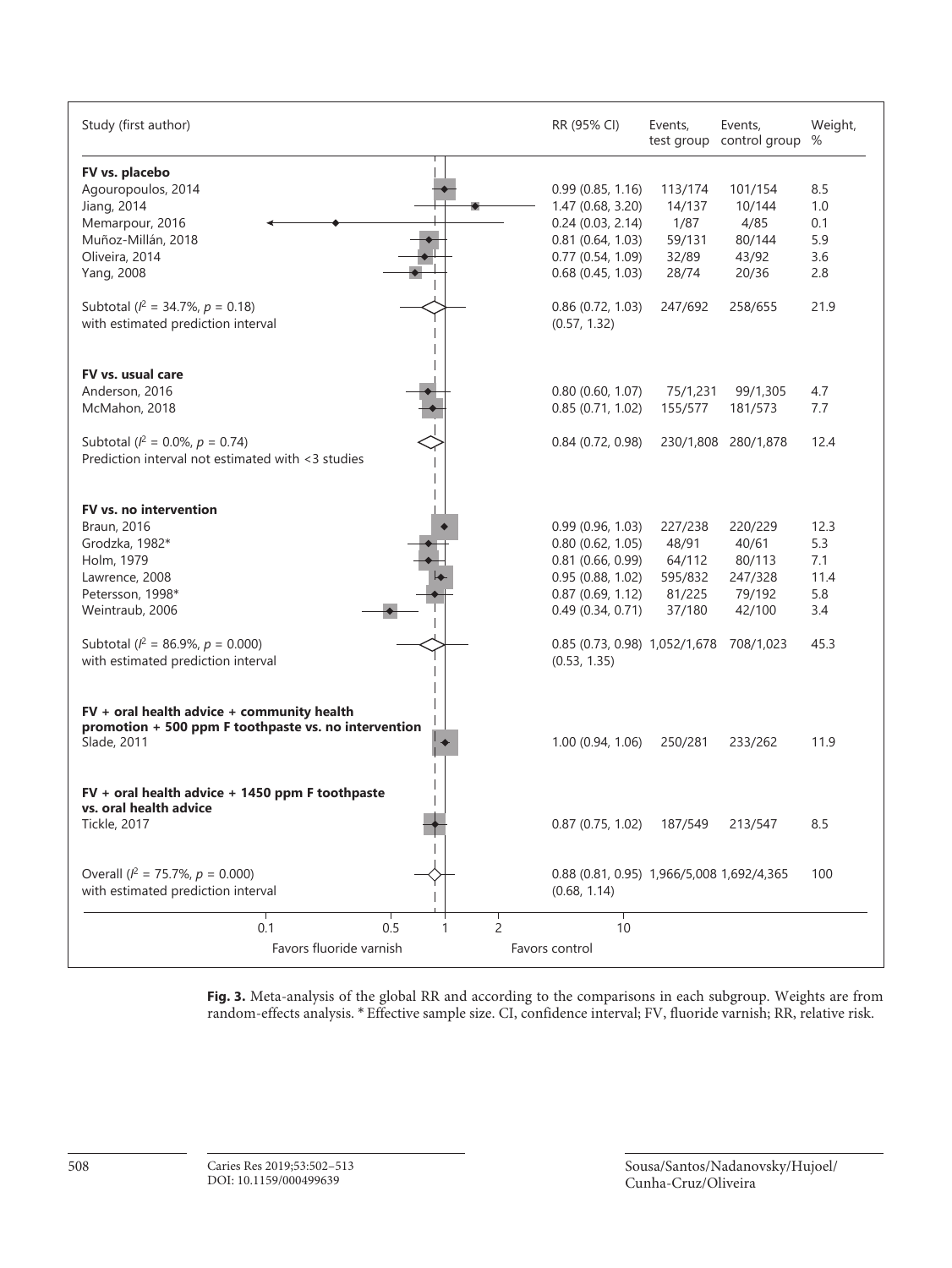| First author, year                                                                                                                                             | Test group                                  |                                                                                             |                                                            |                                                               | Control group                                      |                                                                                      |                                       |                                            | PF, %                                                                                                                                                                                                                                                                                                                                             | WMD                                                                                                                                                                            |
|----------------------------------------------------------------------------------------------------------------------------------------------------------------|---------------------------------------------|---------------------------------------------------------------------------------------------|------------------------------------------------------------|---------------------------------------------------------------|----------------------------------------------------|--------------------------------------------------------------------------------------|---------------------------------------|--------------------------------------------|---------------------------------------------------------------------------------------------------------------------------------------------------------------------------------------------------------------------------------------------------------------------------------------------------------------------------------------------------|--------------------------------------------------------------------------------------------------------------------------------------------------------------------------------|
|                                                                                                                                                                | $\boldsymbol{\pi}$                          | $\begin{array}{c} \mathrm{mean}\left( \mathrm{SD} \right) \\ \mathrm{baseline} \end{array}$ | mean (SD)<br>final                                         | mean (SD)<br>increment                                        | $\boldsymbol{\pi}$                                 | mean (SD)<br>baseline                                                                | mean (SD)<br>final                    | mean (SD)<br>increment                     | (95% CI)                                                                                                                                                                                                                                                                                                                                          | (95% CI)                                                                                                                                                                       |
| dmfs data <sup>1</sup>                                                                                                                                         |                                             |                                                                                             |                                                            |                                                               |                                                    |                                                                                      |                                       |                                            |                                                                                                                                                                                                                                                                                                                                                   |                                                                                                                                                                                |
| Agouropoulos, 2014<br>Oliveira, 2014<br>FV vs. placebo<br>Yang, 2008<br>Chu, 2002<br>Subtotal                                                                  | 89 74<br>174<br>$61\,$                      | 4.71 (3.50)<br>1.55 (0.79)<br>0.6(1.6)<br>3.1(7.1)                                          | (1.25)<br>2.19<br>$\perp$                                  | 0.7(0.94)<br>2.9(5.3)<br>1.8(3.9)<br>$\overline{\phantom{0}}$ | 92<br>36<br>$62$<br>154                            | 1.54(0.61)<br>4.36 (2.81)<br>1.0(2.1)<br>2.5(5.6)                                    | 2.85 (1.88)                           | 1.58 (1.97)<br>3.0(5.2)<br>2.5(4.0)        | $(95\% \text{ PI} - 58.21, 119.19)$<br>$3.33(-44.04, 35.04)$<br>23.16 (-0.74, 39.57)<br>55.7 (29.11, 72.84)<br>30.49 (8.01, 52.96)<br>$28 (-23.87, 62.64)$                                                                                                                                                                                        | $(95\%$ PI $-1.53$ , 0.11)<br>$-0.88(-1.42,-0.34)$<br>$-0.71(-1.09,-0.33)$<br>$-0.10(-1.24, 1.04)$<br>$-0.70(-1.85, 0.45)$<br>$-0.67$ $(-1.34, 0.01)$                          |
| FV vs. usual care<br>Anderson, 2016                                                                                                                            | 1,231                                       | $\overline{\phantom{a}}$                                                                    | $\mathbf{I}$                                               | 0.4(2.2)                                                      | 1,305                                              | $\mathbf{I}$                                                                         | $\mathbf{I}$                          | 0.3(1.6)                                   | $-33.33(-105.56, 14.52)$                                                                                                                                                                                                                                                                                                                          | $0.10(-0.05, 0.25)$                                                                                                                                                            |
| FV vs. no intervention<br>Weintraub, 2006<br>Lawrence, 2008<br>Petersson, 1998<br>Grodzka, 1982<br>Braun, 2016<br>Holm, 1979<br>Subtotal                       | 112<br>225<br>238<br>$\infty$<br>832<br>180 | 12.89 (16.01)<br>19.9 (21.05)<br>1.05(2.34)<br>1.13 (2.36)<br>9.32 (7.51)<br>$\circ$        | (21.1)<br>(2.46)<br>0.7(1.95)<br>1.30 <sub>1</sub><br>28.5 | 6.35(4.98)<br>2.10 (2.75)<br>11 (14.99)                       | 113<br>328<br>100<br>229<br>192<br>$\overline{61}$ | 11.80 (16.29)<br>22.8 (24.71)<br>9.96 (7.08)<br>1.18 (3.20)<br>0.71(1.62)<br>$\circ$ | 31.2(21.3)<br>1.39 (2.66)<br>1.7(3.1) | 13.48 (15.03)<br>3.74(4.62)<br>6.71 (5.22) | 43.85 (21.35, 60.21)<br>$6.47$ ( $-37.30$ , $35.46$ )<br>58.82 (28.16, 77.42)<br>$5.37(-23.15, 26.38)$<br>18.40 (4.63, 29.76)<br>$8.65(-3.93, 19.79)$<br>23.70 (7.86, 39.55)                                                                                                                                                                      | $-1.64 (-2.63, -0.65)$<br>$-2.48(-4.40,-0.56)$<br>$-1.00(-1.67, -0.33)$<br>$-1.01(-1.77, -0.25)$<br>$-0.09$ $(-0.58, 0.40)$<br>$-2.70(-6.55, 1.15)$<br>$-0.36$ $(-2.03, 1.31)$ |
| FV + oral health advice + community health promotion + 500 ppm F toothpaste vs. no intervention<br>Slade. 2011 $\qquad$ 344 $\qquad$ 4.9 (6.62)<br>Slade, 2011 |                                             |                                                                                             |                                                            |                                                               |                                                    | 4.6 (5.95)                                                                           | $\mathbf{I}$                          | 9.6(10.07)                                 | $(95\% \text{ PI } -27.46, 74.87)$<br>23.96 (8.42, 37.47)                                                                                                                                                                                                                                                                                         | $(95\%$ PI $-3.21, 1.19)$<br>$-2.30(-3.86, -0.74)$                                                                                                                             |
| Pooled estimate                                                                                                                                                |                                             |                                                                                             |                                                            |                                                               |                                                    |                                                                                      |                                       |                                            | $(95\% \text{ PI} - 12.02, 60.31)$<br>24.15 (12.91, 35.38)                                                                                                                                                                                                                                                                                        | $(95\%$ PI $-2.25, 0.71)$<br>$-0.77(-1.23,-0.31)$                                                                                                                              |
| dmft data                                                                                                                                                      |                                             |                                                                                             |                                                            |                                                               |                                                    |                                                                                      |                                       |                                            |                                                                                                                                                                                                                                                                                                                                                   |                                                                                                                                                                                |
| Muñoz-Millán, 2018<br>FV vs. placebo<br>Yang, 2008<br>Jiang, 2014<br>Subtotal                                                                                  | $\mathbb{Z}$<br>137<br>131                  | 0.91(0.41)<br>$\circ$                                                                       | 1.19(0.64)<br>2.04)<br>1.6(                                | 0.2(0.9)                                                      | 36<br>144<br>144                                   | 0.92(0.37)<br>$\circ$                                                                | 1.87(0.83)<br>2.1 (2.76)              | 0.1(0.5)                                   | $(95\% \text{ PI } -37.25, 104.72)$<br>$-100(-1,056.11,55.10)$<br>$23.81 (-4.02, 44.31)$<br>36.36 (22.71, 47.28)<br>33.73 (22.78, 44.68)                                                                                                                                                                                                          | $(95\%$ PI $-7.57, 6.89)$<br>$-0.68(-0.99, -0.37)$<br>$-0.34(-0.93, 0.25)$<br>$-0.50(-1.07, 0.07)$<br>$0.10 (-0.07, 0.27)$                                                     |
| FV vs. no intervention<br>Grodzka, 1982                                                                                                                        | $\infty$                                    | 6.33 (3.66)                                                                                 | $\mathsf I$                                                | 2.04 (1.98)                                                   | 61                                                 | 6.57(3.65)                                                                           | $\mathbf{I}$                          | 2.46 (2.13)                                | $17.07(-12.49, 38.42)$                                                                                                                                                                                                                                                                                                                            | $-0.42(-1.09, 0.25)$                                                                                                                                                           |
| $FV + ord$ health advice vs. oral health advice<br>Memarpour, 2015 $29$                                                                                        |                                             |                                                                                             | (0.90)<br>0.30                                             | $\mathbf{I}$                                                  | $\overline{31}$                                    | $\circ$                                                                              | 0.42(0.99)                            | $\mathbf{I}$                               | 28.57 (-365.42, 106.77)                                                                                                                                                                                                                                                                                                                           | $-0.12(-0.60, 0.36)$                                                                                                                                                           |
| Pooled estimate                                                                                                                                                |                                             |                                                                                             |                                                            |                                                               |                                                    |                                                                                      |                                       |                                            | (95% PI 14.81, 47.44)<br>31.13(21.08, 41.18)                                                                                                                                                                                                                                                                                                      | $(95\%$ PI $-1.69$ , 1.09)<br>$-0.30(-0.70, 0.09)$                                                                                                                             |
| increment only in children who developed caries (subgroup analysis).<br>prevented fraction; PI, prediction interval; SD, standard                              |                                             |                                                                                             |                                                            |                                                               |                                                    |                                                                                      |                                       |                                            | deviation; WMD, weighted mean difference. <sup>1</sup> We excluded Tickle 2017 from this analysis as they calculated and reported the mean dmfs<br>CI, confidence interval; dmfs, decayed, missing, and filled surfaces; dmft, decayed, missing, and filled teeth; FV, fluoride varnish; n, numbers of participants included in the analysis; PF, |                                                                                                                                                                                |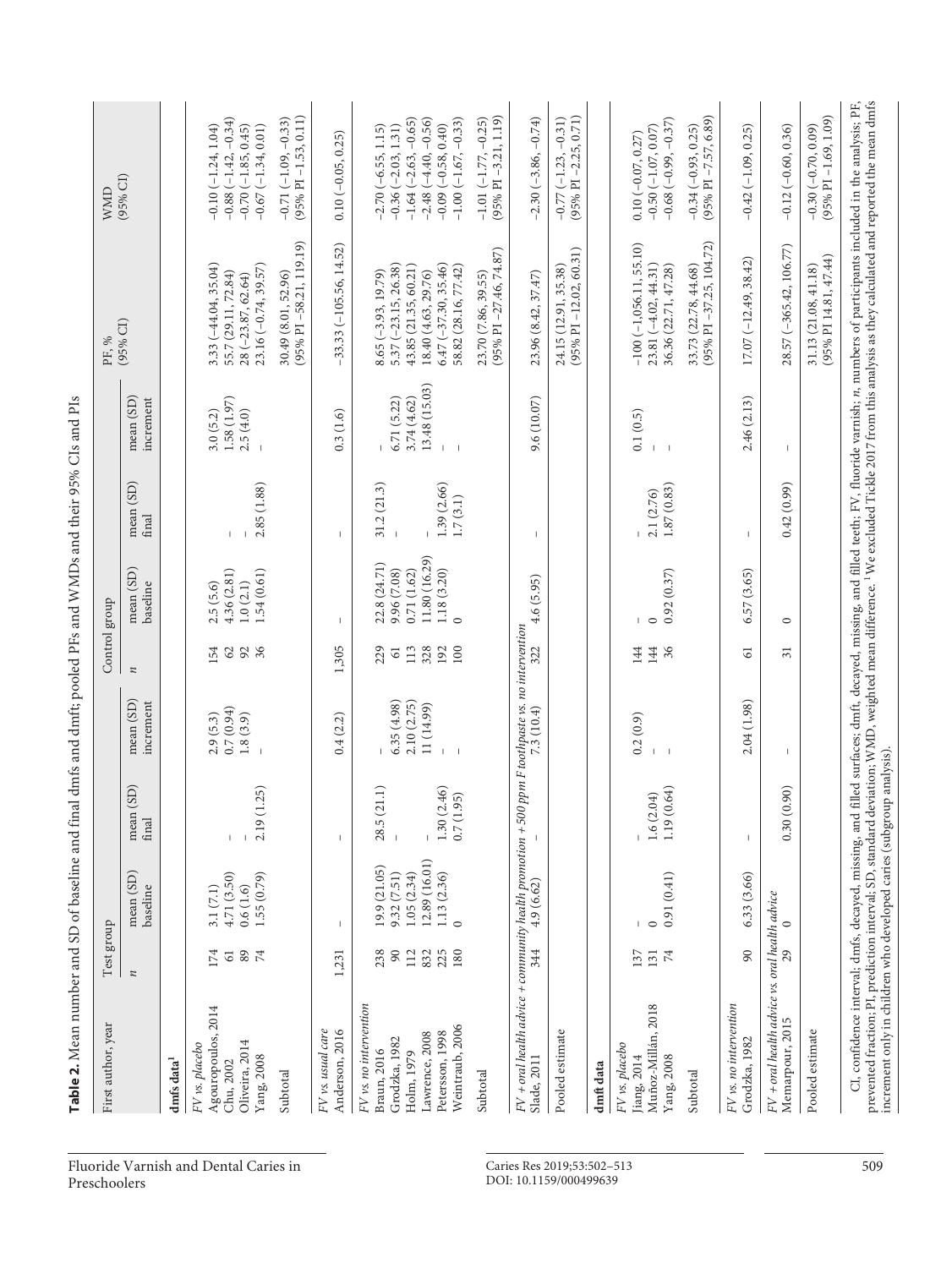included studies. This PF instability may also explain the discrepancy between the statistical significance of the PF and WMD results at tooth level. These are the reasons why the PF results in the present meta-analyses should not be emphasized and instead we should focus on the dmfs and dmft meta-analyses that used WMD.

Due to the high clinical and statistical heterogeneity observed among the studies, we used a random-effects model and estimated prediction intervals. While the confidence interval quantifies the accuracy of the point estimate, the prediction interval addresses the actual dispersion of effect sizes. These are two distinct and not interchangeable issues. Therefore, whenever we use a random-effects model, we should also estimate the prediction interval in order to allow inferences that are more informative in the meta-analyses [Borenstein et al., 2009; IntHout et al., 2016]. Based on the prediction intervals, only the pooled PF at tooth level attained statistical significance.

Of particular interest is the difference between the results of the studies that used placebo, showing no beneficial effect of FV, and those that did not, with a small beneficial effect. Without a placebo we cannot be confident that the attention and treatment overall were equal in the FV and in the control groups. When children in the control group received no intervention, questions remained as whether the fewer caries lesions in the FV group were due to the varnish itself or due to other influences of the overall care and attention offered only to the test group.

The results of our meta-regression showed that baseline caries levels explained a small percentage of betweenstudy variance, which means that other factors besides baseline caries levels led to heterogeneous treatment effects among the trials included in our review, which contradicts the current recommendations to apply FV in high-risk children. In addition, the high-risk preventive strategy faces important challenges [Rose, 1985]. Past caries experience is still the best single predictor of future caries increment, but even this best predictor does not accurately identify those children who are at high and low risk of developing new caries [Hausen and Baelum, 2015]. In addition, even if we were able to accurately identify children at high risk, they would have to adhere to preventive visiting schedules. This is often unrealistic, as illustrated by the large number of losses to follow-up in programs with this type of risk-based protocols [Featherstone and Chaffee, 2018]. Finally, taking the perspective of the whole population, most new caries usually affects the low-risk children because the high-risk children are a minority in the population [Batchelor and Sheiham, 2006].

In contrast with some previous systematic reviews on this subject [Rozier, 2001; Strohmenger and Brambilla, 2001; Petersson et al., 2004; Azarpazhooh and Main, 2008; Carvalho et al., 2010; Chou et al., 2013; Weyant et al., 2013; Twetman and Dhar, 2015; Gao et al., 2016; Lenzi et al., 2016; Mishra et al., 2017], we performed an exhaustive bibliographical search and a thorough assessment of the risk of bias in the included studies. In addition, we identified 10 new clinical trials that were not included in the 2013 Cochrane review on FV [Agouropoulos et al., 2014; Jiang et al., 2014; Oliveira et al., 2014; Memarpour et al., 2015; Anderson et al., 2016; Braun et al., 2016; Memarpour et al., 2016; Tickle et al., 2017; McMahon et al., 2018; Muñoz-Millán et al., 2018].

Medical and dental associations suggest that FV may reduce hospitalizations due to caries. The protocols of two clinical trials [Lawrence et al., 2008; Quissell et al., 2014] planned to assess this outcome, but the results related specifically to this outcome have not been reported in their publications. In any case, it seems rather implausible that the questionable modest caries-preventive effect of FV revealed by clinical trials could lead to fewer caries-related hospitalizations.

Despite the uncertainty around the size of the effect estimates and the small effect size, FV could still be a costeffective alternative in certain circumstances. However, there is a lack of cost-effectiveness evidence regarding FV applications in the primary dentition. FV applications during the first 3 years of life did not save money, but seemed to approach cost savings by 4 years of age [Quiñonez et al., 2006]. However, as pointed out by these authors, limited data were available to derive the probabilities and costs used in this cost-effectiveness analysis, and FV effectiveness was calculated using data from a single study [Holm, 1979] carried out in the seventies. One of the included studies in our review showed that the costs of providing biannual FV applications, oral health advice, and distribution of toothbrushes and 1,450 ppm F toothpaste outweighed savings in treatment over a period of 3 years [O'Neill et al., 2017; Tickle et al., 2017]. A more recent study updated the Cochrane evidence to obtain more recent FV effectiveness data and applied it to different caries risk scenarios considering 12-year-olds in Germany [Schwendicke et al., 2018]. The authors concluded that applying FV in the dental office is probably not costeffective in low-caries-risk populations, suggesting that it should be restricted to high-caries-risk populations or provided in nonclinical settings. However, these results refer to the permanent and not to the primary dentition. More cost-effectiveness analyses should be carried out in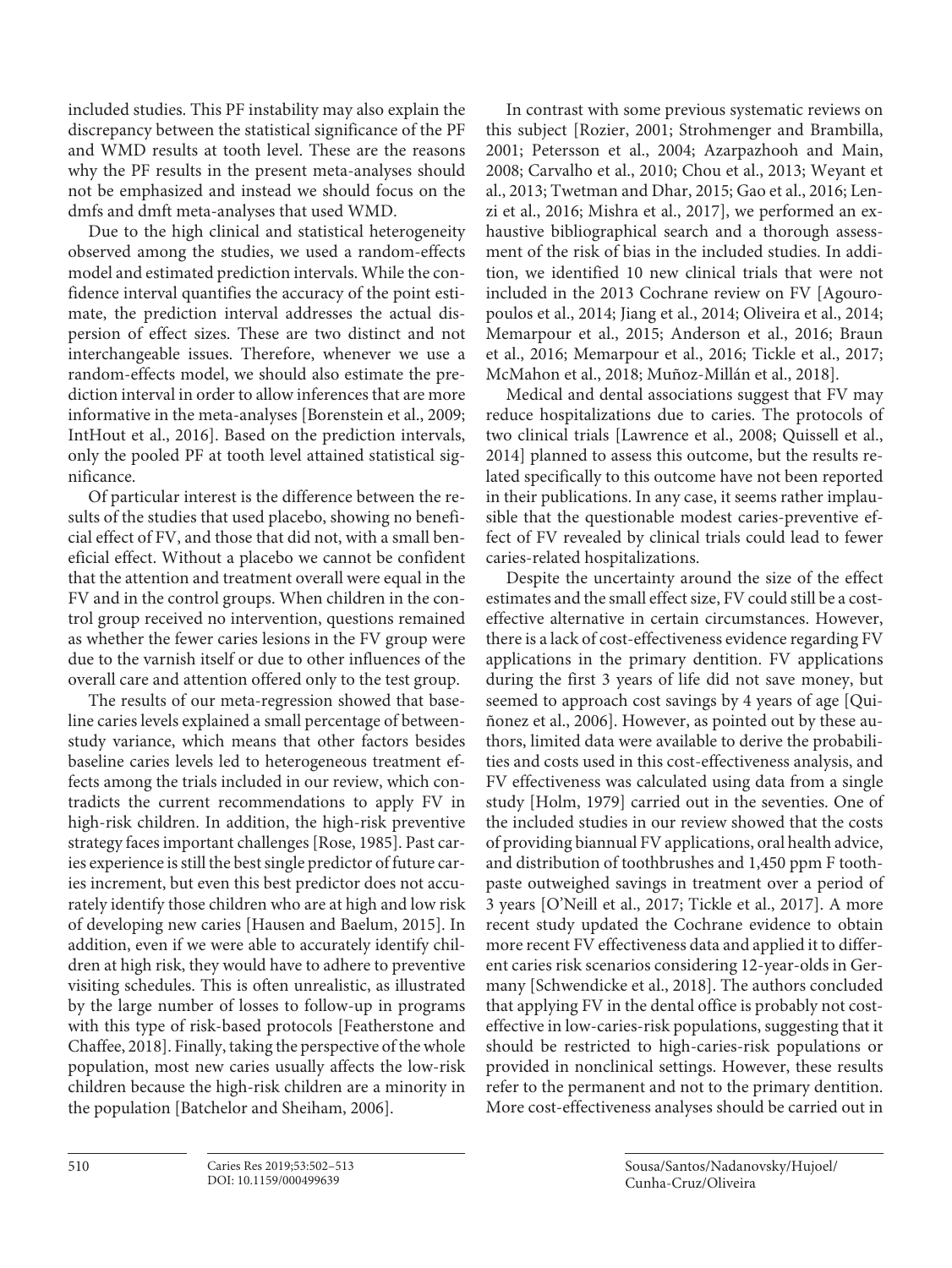different populations and application settings using updated FV effectiveness estimates. Our results reinforced the need for FV cost-effectiveness analyses before its adoption by dental services. In a population where 50% of preschool children develop new caries (the median incidence in the control groups in the present review) we would need to treat 17 children with FV in order to avoid new caries in one child. Is avoiding caries in 1,000 children worth the cost of applying varnish in 17,000 children, considering all the direct and indirect savings of avoiding caries and all the direct and indirect costs of unnecessary FV applications?

Despite all the efforts we made, it was not possible to obtain the full-text articles of three potentially eligible abstracts we found through hand searching [Zhu, 2005; Mascarenhas et al., 2009; Rong et al., 2016] and one protocol registered at ClinicalTrials.gov (NCT00475618) and checked as completed trial status [Cadavid, 2012]. Also, although we developed very sensitive electronic search strategies, we cannot guarantee that we were able to identify all studies that would meet our eligibility criteria. If missing studies were a random sample of all relevant studies, this would only affect the precision of our effect estimates. However, according to our publication bias analyses, we cannot rule out the possibility of publication bias in this review. Despite the heterogeneity, which can affect the validity of publication bias analyses, funnel plot and Egger's regression suggest that we may have missed small studies with nonsignificant results. Had these studies been included, our effect estimates would have been even smaller and provided stronger evidence against FV.

Our results showed that FV effectiveness is lower in more recent trials than in older trials. Maybe this is due to the higher risk of bias in the older studies, especially selection bias, which can overestimate the effect of the treatments [Schulz et al., 1995]. One could argue that in the past children were exposed to fewer sources of fluoride, which could make the effect of FV more prominent. However, it appears that the majority of the children in the included studies brushed their teeth with fluoride toothpaste.

Regarding FV safety, few unimportant short-term adverse effects of a local dental nature have been reported [Agouropoulos et al., 2014; Oliveira et al., 2014; Anderson et al., 2016]. The only long-term dental adverse effect investigated was dental fluorosis, which was not associated with FV applications during early childhood [Dos Santos et al., 2016]. Despite the widespread exposure to fluoride, the burden and the prevalence of dental caries have remained relatively stable between 1990 and 2015 [Kassebaum et al., 2017]. In the present review, a large number of the children developed new dentine caries lesions, regardless of FV use. The cause of dental caries, and of the increase in caries with age, is the excessive exposure to sugar, not the lack of fluoride exposure [Sheiham and James, 2015; Simón-Soro and Mira, 2015]. Sugar reduction is urgently needed as fluoride does not halt caries when sugar intake is high  $(\geq 10\%)$  [Sheiham and James, 2014, 2015]. Our study highlighted that increasing the exposure to professionally applied fluoride through varnish made hardly any difference for the risk of developing new caries in children.

## **Acknowledgments**

The authors thank the undergraduate dental students Patricia Filizzola Dias and Paulo Rogério Nunes Barbosa for their valuable contribution in the hand searching for the primary studies and in the critical reading and evaluation of the previously published FV reviews.

## **Statement of Ethics**

The authors have no ethical conflicts to disclose.

## **Disclosure Statement**

The authors have no conflicts of interest to declare.

# **Funding Sources**

This study was financed in part by the Coordenação de Aperfeiçoamento de Pessoal de Nível Superior, Brasil (CAPES), finance code 001. P. Nadanovsky receives financial support from the Brazilian National Research Council (CNPq grant number 306740/ 2015-0).

## **Author Contributions**

F.S.O. Sousa, A.P.P. Santos, P. Nadanovsky, and B.H. Oliveira contributed to the conception and design of the study. All authors contributed to the acquisition, analysis, and interpretation of data, and drafting of the manuscript. All authors critically revised the manuscript for important intellectual content, gave final approval, and agree to be accountable for all aspects of the work in ensuring that questions relating to the accuracy or integrity of any part of the work are appropriately investigated and resolved.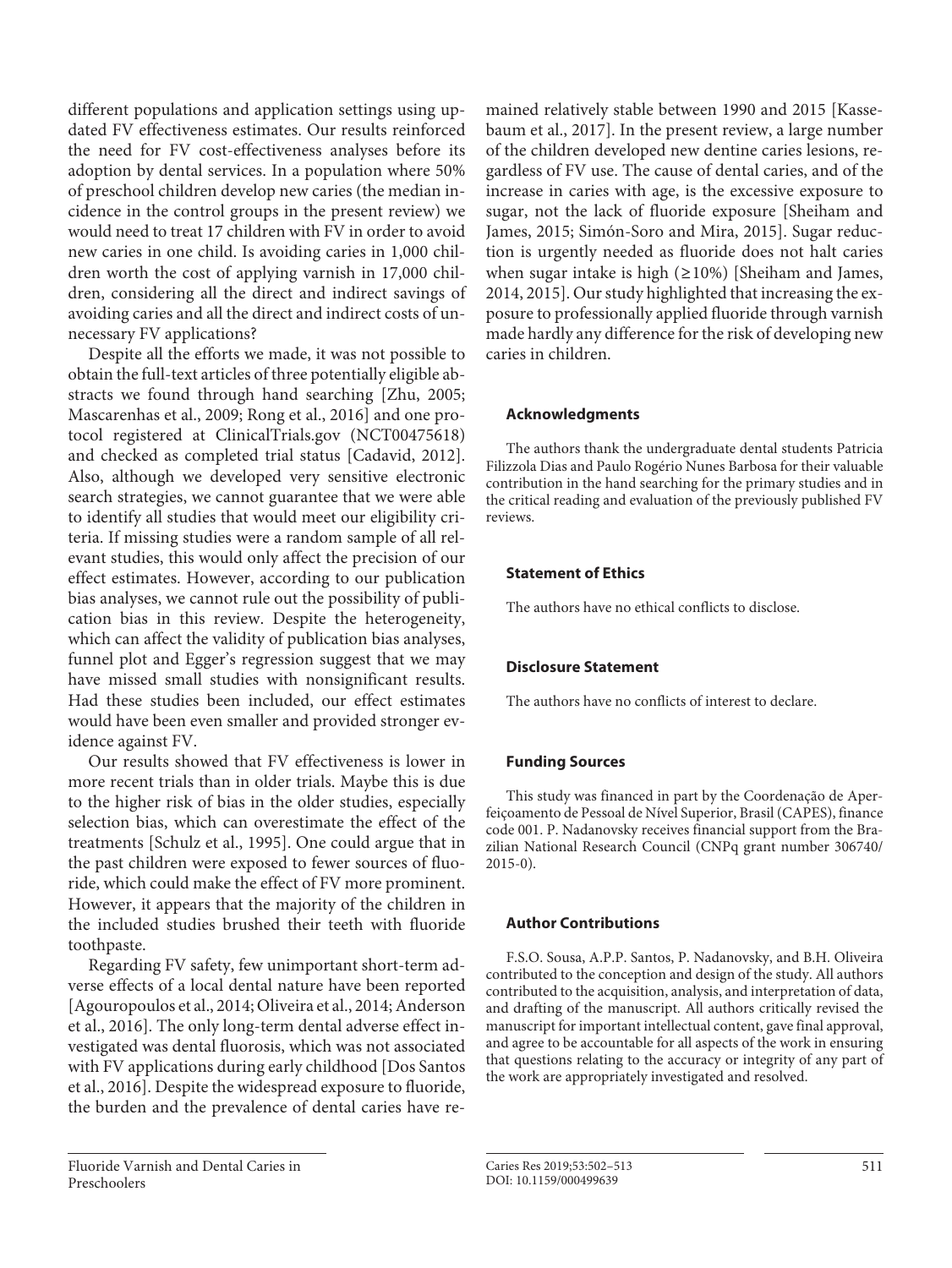#### **References**

- Abrams AM, McClendon BJ, Horowitz HS. Confidence intervals for percentage reductions. J Dent Res. 1972 Mar–Apr;51(2):492–7.
- Agouropoulos A, Twetman S, Pandis N, Kavvadia K, Papagiannoulis L. Caries-preventive effectiveness of fluoride varnish as adjunct to oral health promotion and supervised tooth brushing in preschool children: a doubleblind randomized controlled trial. J Dent. 2014 Oct;42(10):1277–83.
- American Academy of Pediatric Dentistry. Fluoride Therapy. Pediatr Dent. 2017 Sep;39(6):  $242 - 5$ .
- Anderson M, Dahllöf G, Twetman S, Jansson L, Bergenlid AC, Grindefjord M. Effectiveness of Early Preventive Intervention with Semiannual Fluoride Varnish Application in Toddlers Living in High-Risk Areas: A Stratified Cluster-Randomized Controlled Trial. Caries Res. 2016;50(1):17–23.
- Azarpazhooh A, Main PA. Fluoride varnish in the prevention of dental caries in children and adolescents: a systematic review. J Can Dent Assoc. 2008 Feb;74(1):73–9.
- Batchelor PA, Sheiham A. The distribution of burden of dental caries in schoolchildren: a critique of the high-risk caries prevention strategy for populations. BMC Oral Health. 2006 Jan;6(1):3.
- Borenstein M, Hedges L, Higgins J, Rothstein H. Fixed-Effect versus Random-Effects Models. In: Borenstein M, Hedges L, Higgins J, Rothstein H, editors. Introduction to meta-analysis. West Sussex: John Wiley & Sons Ltd.; 2009. p. 77–86.
- Borutta A, Reuscher G, Hufnagl S, Möbius S. Caries prevention with fluoride varnishes among preschool children. Gesundheitswesen. 2006 Nov;68(11):731–4. German.
- Braun PA, Quissell DO, Henderson WG, Bryant LL, Gregorich SE, George C, et al. A Cluster-Randomized, Community-Based, Tribally Delivered Oral Health Promotion Trial in Navajo Head Start Children. J Dent Res. 2016  $Oct:95(11):1237-44$
- Cadavid AS. Effect of therapeutic measures in dental caries reduction in children with primary dentition from Medellín City. Unpublished data, 2012. Available from www.clinicaltrials.gov/show/NCT00475618.
- Carvalho DM, Salazar M, Oliveira BH, Coutinho ES. Fluoride varnishes and decrease in caries incidence in preschool children: a systematic review. Rev Bras Epidemiol. 2010 Mar;13(1): 139–49.
- Chou R, Cantor A, Zakher B, Mitchell JP, Pappas M. Preventing dental caries in children <5 years: systematic review updating USPSTF recommendation. Pediatrics. 2013 Aug; 132(2):332–50.
- Chu CH, Lo EC, Lin HC. Effectiveness of silver diamine fluoride and sodium fluoride varnish in arresting dentin caries in Chinese preschool children. J Dent Res. 2002 Nov;81(11): 767–70.
- Deeks J, Higgins J, Altman D. Analysing data and undertaking meta-analyses. In: Higgins JP, editor. Cochrane Handbook for Systematic Reviews of Interventions. West Sussex: The Cochrane Collaboration; 2011.
- Dos Santos AP, Malta MC, de Marsillac MW, de Oliveira BH. Fluoride Varnish Applications in Preschoolers and Dental Fluorosis in Permanent Incisors: Results of a Nested-cohort Study Within a Clinical Trial. Pediatr Dent. 2016 Oct;38(5):414–8.
- European Academy of Paediatric Dentistry. Guidelines on the use of fluoride in children: an EAPD policy document. Eur Arch Paediatr Dent. 2009 Sep;10(3):129–35.
- Featherstone JD, Chaffee BW. The Evidence for Caries Management by Risk Assessment (CAMBRA®). Adv Dent Res. 2018 Feb;29(1):  $9 - 14.$
- Frostell G, Birkhed D, Edwardsson S, Goldberg P, Petersson LG, Priwe C, et al. Effect of partial substitution of invert sugar for sucrose in combination with Duraphat treatment on caries development in preschool children: the Malmö Study. Caries Res. 1991;25(4):304–10.
- Gao SS, Zhang S, Mei ML, Lo EC, Chu CH. Caries remineralisation and arresting effect in children by professionally applied fluoride treatment – a systematic review. BMC Oral Health. 2016 Feb;16(1):12.
- Garcia RI, Gregorich SE, Ramos-Gomez F, Braun PA, Wilson A, Albino J, et al. Absence of Fluoride Varnish-Related Adverse Events in Caries Prevention Trials in Young Children, United States. Prev Chronic Dis. 2017 Feb;14:E17.
- Grodzka K, Augustyniak L, Budny J, Czarnocka K, Janicha J, Mlosek K, et al. Caries increment in primary teeth after application of Duraphat fluoride varnish. Community Dent Oral Epidemiol. 1982 Apr;10(2):55–9.
- Hausen H, Baelum V. How accurately can we assess the risk for developing caries lesions? In: Fejerskov O, Nyvad B, Kidd E, editors. Dental Caries: The Disease and Its Clinical Management. 3rd ed. Oxford: Wiley Blackwell; 2015. p. 423–38.
- Higgins J, Deeks J. Selecting studies and collecting data. In: Higgins JP, Green S, editors. Cochrane Handbook for Systematic Reviews of Interventions. Version 5.1.0 (updated March 2011). West Sussex: The Cochrane Collaboration; 2011.
- Holm AK. Effect of fluoride varnish (Duraphat) in preschool children. Community Dent Oral Epidemiol. 1979 Oct;7(5):241–5.
- IntHout J, Ioannidis JP, Rovers MM, Goeman JJ. Plea for routinely presenting prediction intervals in meta-analysis. BMJ Open. 2016 Jul; 6(7):e010247.
- Jiang EM, Lo EC, Chu CH, Wong MC. Prevention of early childhood caries (ECC) through parental toothbrushing training and fluoride varnish application: a 24-month randomized controlled trial. J Dent. 2014 Dec; 42(12): 1543–50.
- Kassebaum NJ, Smith AG, Bernabé E, Fleming TD, Reynolds AE, Vos T, et al.; GBD 2015 Oral Health Collaborators. Global, Regional, and National Prevalence, Incidence, and Disability-Adjusted Life Years for Oral Conditions for 195 Countries, 1990–2015: A Systematic Analysis for the Global Burden of Diseases, Injuries, and Risk Factors. J Dent Res. 2017 Apr;96(4):380–7.
- Lawrence HP, Binguis D, Douglas J, McKeown L, Switzer B, Figueiredo R, et al. A 2-year community-randomized controlled trial of fluoride varnish to prevent early childhood caries in Aboriginal children. Community Dent Oral Epidemiol. 2008 Dec;36(6):503–16.
- Lenzi TL, Montagner AF, Soares FZ, de Oliveira Rocha R. Are topical fluorides effective for treating incipient carious lesions?: A systematic review and meta-analysis. J Am Dent Assoc. 2016 Feb;147(2):84–91.e1.
- Liberati A, Altman DG, Tetzlaff J, Mulrow C, Gøtzsche PC, Ioannidis JP, et al. The PRISMA statement for reporting systematic reviews and meta-analyses of studies that evaluate healthcare interventions: explanation and elaboration. BMJ. 2009 Jul;339:b2700.
- Marinho VC, Worthington HV, Walsh T, Clarkson JE. Fluoride varnishes for preventing dental caries in children and adolescents. Cochrane Database Syst Rev. 2013 Jul;7: CD002279.
- Mascarenhas AK, Ariga J, Al Mutawaa S, Soparkar P. Effectiveness of varnish in caries prevention in children attending kindergarten. J Dent Res. 2009 Vol 88 (Spec Iss C):114 (9th World Congress on Preventive Dentistry) (www.iadr.org).
- McMahon A, Wright W, Steve T, Conway D, Macpherson L. Fluoride varnish for Childsmile Nursery School attenders: randomised controlled trial. J Dent Res. 2018 Vol 97 (Spec Iss B):576 (www.iadr.org).
- Memarpour M, Dadaein S, Fakhraei E, Vossoughi M. Comparison of Oral Health Education and Fluoride Varnish to Prevent Early Childhood Caries: A Randomized Clinical Trial. Caries Res. 2016;50(5):433–42.
- Memarpour M, Fakhraei E, Dadaein S, Vossoughi M. Efficacy of fluoride varnish and casein phosphopeptide-amorphous calcium phosphate for remineralization of primary teeth: a randomized clinical trial. Med Princ Pract. 2015;24(3):231–7.
- Mishra P, Fareed N, Battur H, Khanagar S, Bhat MA, Palaniswamy J. Role of fluoride varnish in preventing early childhood caries: A systematic review. Dent Res J (Isfahan). 2017 May–Jun;14(3):169–76.
- Muñoz-Millán P, Zaror C, Espinoza-Espinoza G, Vergara-Gonzalez C, Muñoz S, Atala-Acevedo C, et al. Effectiveness of fluoride varnish in preventing early childhood caries in rural areas without access to fluoridated drinking water: a randomized control trial. Community Dent Oral Epidemiol. 2018 Feb;46(1):63–9.